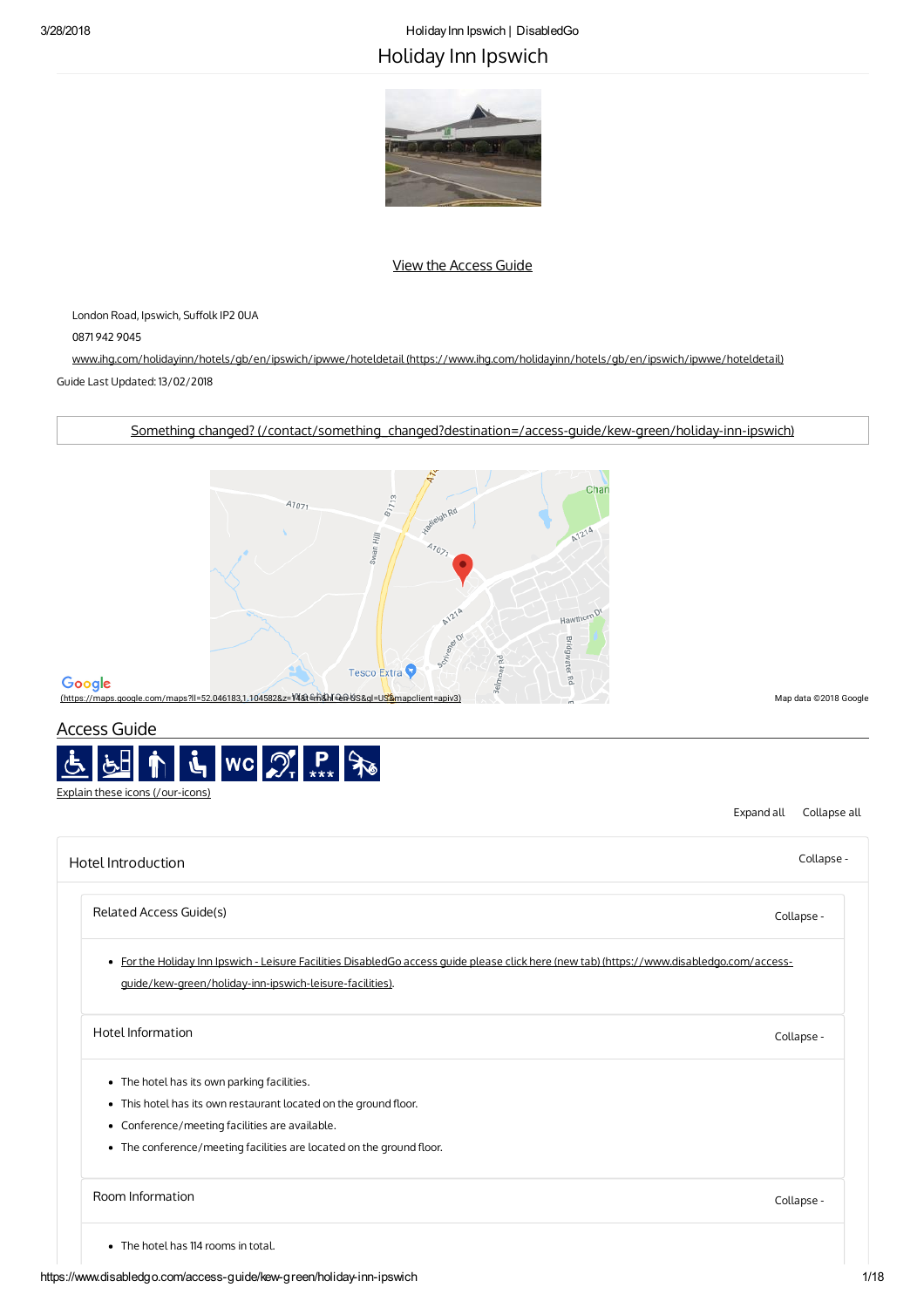- There is an/are accessible room(s) within the hotel.
- The accessible room(s) is/are located on the ground floor.
- The hotel has 3 accessible room(s) with accessible ensuite facilities.
- There is/are 3 accessible room(s) with a bath.
- There is an/are adjoining room(s) available for the accessible room(s).
- The accessible rooms are 37m 82m from the hotel entrance.
- $\bullet$  There is a/are standard room(s) available on the ground floor.
- There is an/are adjoining room(s) available for the standard room(s).
- Rooms on other floors are accessed via stairs.

### [Auxiliary](#page-1-2) Aids Collapse -

- <span id="page-1-2"></span>• Vibrating pillows with flashing beacons are available on request.
- Bed raisers are not available on request.
- Bath mats are available on request.
- All televisions have subtitles available.

### <span id="page-1-0"></span>[Getting](#page-1-0) Here

Collapse -

### By Road [Collapse](#page-1-3) -

- <span id="page-1-3"></span>. The Hotel is Located to the south West of Ipswich Town Centre.The hotel is located close to both the A12 and A14 and is accessed off the A1071.
- This hotel has a car park which is free for all users.

### By Bus [Collapse](#page-1-4) -

- <span id="page-1-4"></span>• There is not a bus stop within 150 metres of the hotel.
- There is a bus stop on the A1071 next to Poplar Lane.
- For more information on local bus services please click here (opens new tab) (http://www.localtransit.net/? [title=Search+Ipswich+Bus+Routes&subtitle=Bus%252C+Train+or+Subway+Schedules&utm\\_source=adcenter&utm\\_medium=cpc&utm\\_term=ipswich%20b](http://www.localtransit.net/?title=Search+Ipswich+Bus+Routes&subtitle=Bus%252C+Train+or+Subway+Schedules&utm_source=adcenter&utm_medium=cpc&utm_term=ipswich%20bus&utm_network=o&utm_campaign=BusCities&location=UK)

### By Train [Collapse](#page-1-5) -

- <span id="page-1-5"></span>The nearest Railway Station is Ipswich.
- Ipswich Station is approximately 2.5 miles from the hotel.There are several bus and taxiroutes which run to the hotel.
- For more information on National Rail please click here (opens new tab) [\(http://www.nationalrail.co.uk/stations\\_destinations/IPS.aspx\)](http://www.nationalrail.co.uk/stations_destinations/IPS.aspx).

#### <span id="page-1-1"></span>Getting Help and [Assistance](#page-1-1)

- There is a member of staff available for help and assistance.
- Staff receive disability awareness/equality training.
- Staff do not receive deaf awareness training.
- There is not a member of staff trained in British Sign Language.
- British Sign Language interpreters cannot be provided on request.
- The alternative formats documents can be provided in include; large print on request.
- There is an assistance dog toilet or toileting area at the venue/near by.
- The assistance dog toilet or toileting area is located on the green areas surrounding the hotel.
- Water bowls for assistance dogs are available.
- There are mobility aids available.
- The mobility aids available include wheelchairs.

# Collapse -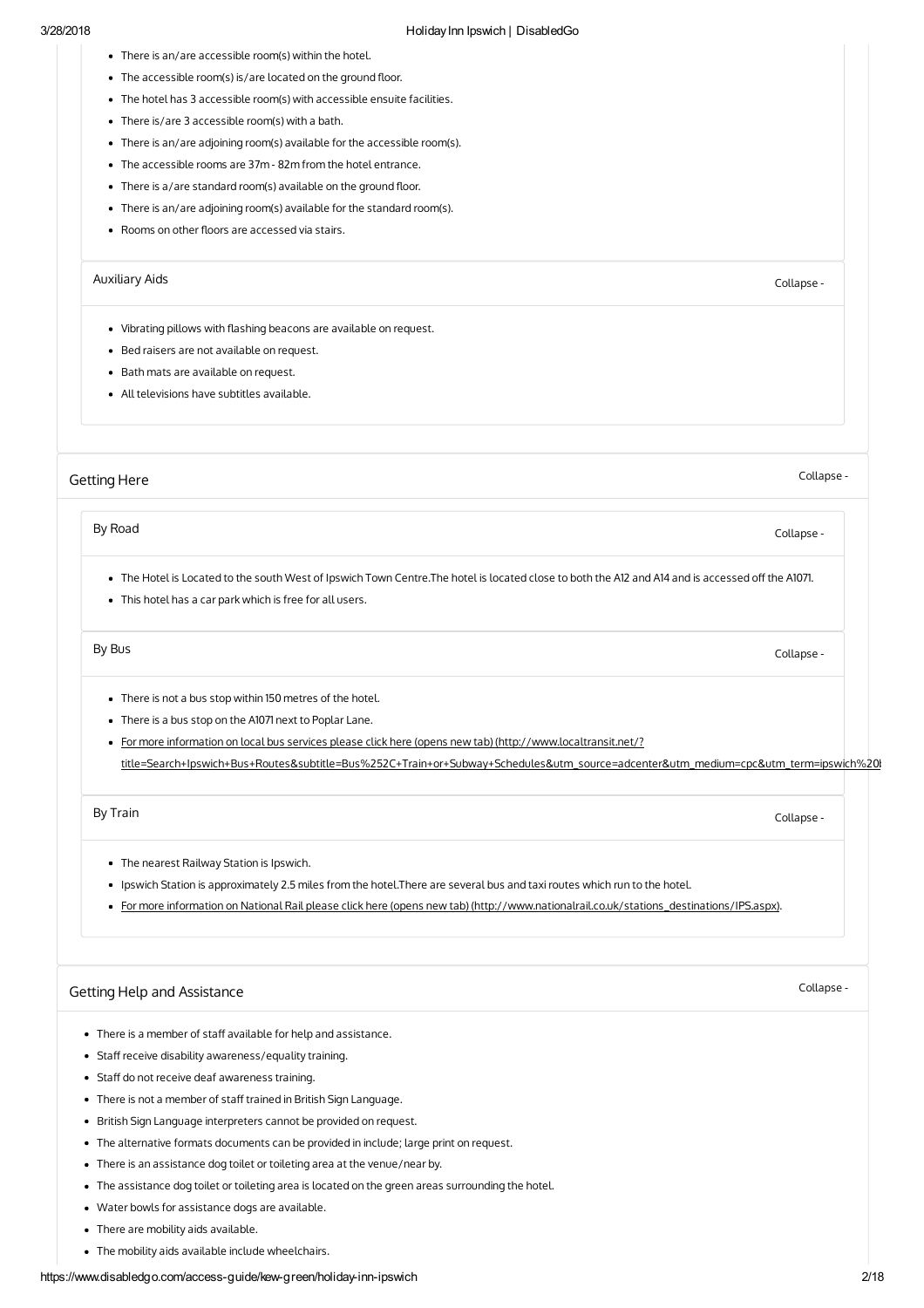To obtain mobility aids please contact reception.

# [Parking](#page-2-0)

# Collapse -

<span id="page-2-1"></span><span id="page-2-0"></span>

| Parking                                                                                                            | Collapse - |
|--------------------------------------------------------------------------------------------------------------------|------------|
| • The hotel does have its own parking facilities.                                                                  |            |
| • The car park is located at the front, sides and rear of the hotel.                                               |            |
| • The car park type is open air/surface.                                                                           |            |
| The car park does not have a height restriction barrier.<br>٠                                                      |            |
| The car park does not have a barrier control system.<br>٠                                                          |            |
| The car park surface is tarmac.<br>٠                                                                               |            |
| There is a/are Blue Badge parking bay(s) available.<br>٠                                                           |            |
| The Blue Badge bay(s) is/are clearly marked.<br>٠                                                                  |            |
| There is/are 4 designated Blue Badge parking bay(s) within the car park.<br>٠                                      |            |
| The dimensions of the designated Blue Badge parking bay(s) surveyed are 300cm x 575cm (9ft 10in x 18ft 10in).<br>٠ |            |
| There is a 120cm hatched zone around the Blue Badge parking bay(s).<br>٠                                           |            |
| Parking spaces for Blue Badge holders do not need to be booked in advance.<br>٠                                    |            |
| Clearly marked/signposted parent and child parking bays are not available.<br>٠                                    |            |
| All parking spaces are provided on a first come first served basis.<br>٠                                           |            |
| Paying                                                                                                             | Collapse - |
| • There are not parking charges for the car park.                                                                  |            |
| Access from the Car Park                                                                                           | Collapse - |
| • The route from the car park to the entrance is accessible to a wheelchair user unaided.                          |            |
| The entrance is clearly visible from the car park.<br>٠                                                            |            |
| The surface on the approach to the entrance is tarmac and block paving.<br>٠                                       |            |
| There is a road to cross between the car park and the entrance.<br>٠                                               |            |
| There is tactile paving on dropped kerbs between the car park and the entrance.<br>٠                               |            |
| The nearest designated Blue Badge parking bay is approximately 15m (16yd 1ft) from the hotel entrance.             |            |
| Drop-off Point(s)                                                                                                  | Collapse - |
| • There is not a/are not clearly marked drop-off point(s).                                                         |            |

<span id="page-2-4"></span><span id="page-2-3"></span><span id="page-2-2"></span>





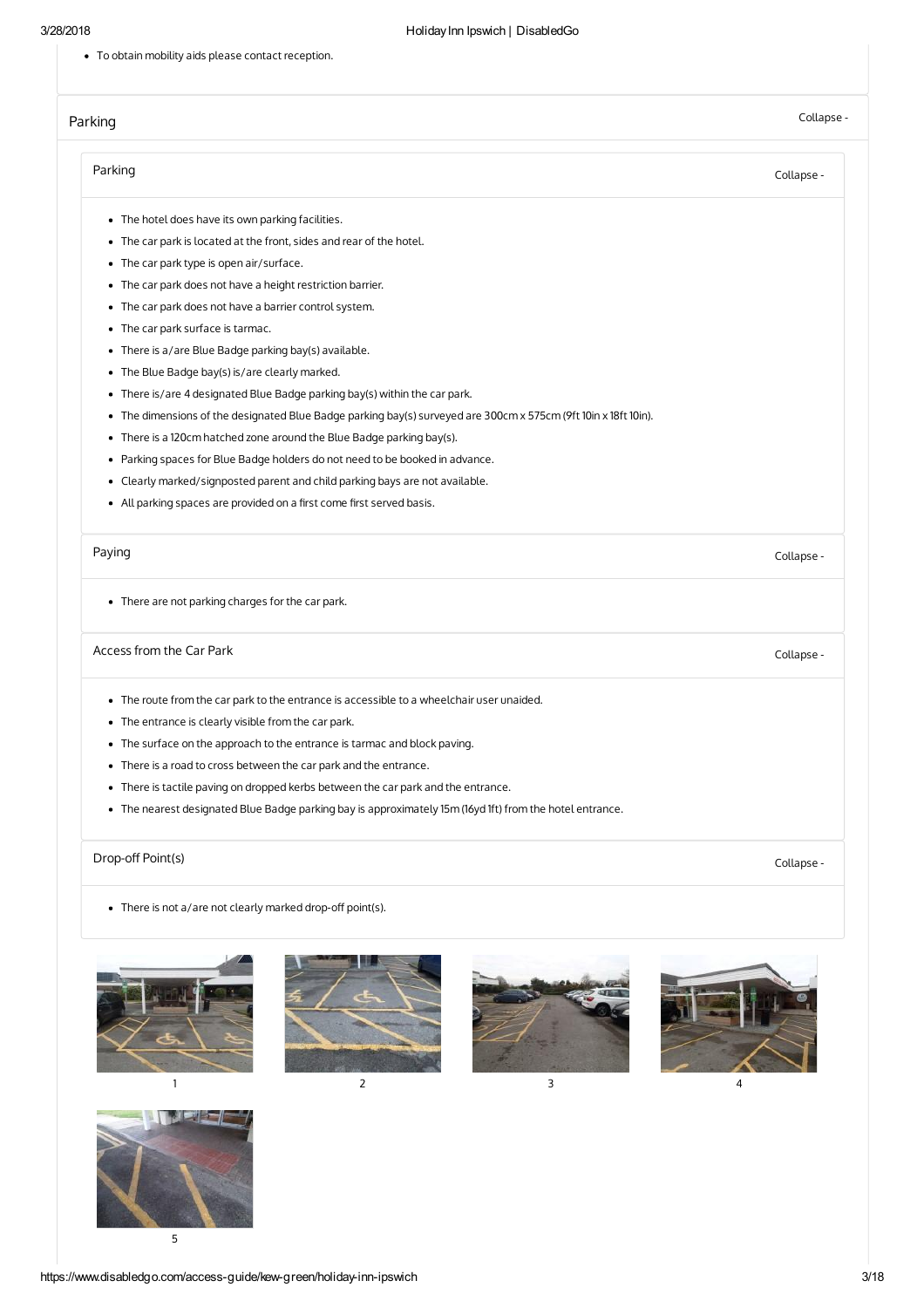# <span id="page-3-0"></span>Outside Access (Hotel [Entrance\)](#page-3-0) and the collapse - Collapse - Collapse - Collapse -

Collapse -

# [Entrance](#page-3-2) Collapse -

- <span id="page-3-2"></span>This information is for the entrance located at the front of the hotel.
- The entrance area/door is clearly signed.
- There is step-free access at this entrance.
- There is a canopy or recess which provides weather protection at this entrance.
- There is a dark mat or floor marking at this entrance that might be perceived as a hole.
- The entrance door(s) does not/do not contrast visually with its immediate surroundings.
- The main door(s) open(s) automatically.
- The door(s) is/are double width.
- The width of the door opening is 86cm.
- There is a small lip on the threshold of the entrance, with a height of 2cm or below.
- There is a second set of doors.
- The door(s) open(s) automatically.
- The door(s) is/are double width.
- The width of the door opening is 146cm.
- There is a slope with a very easy incline.



### <span id="page-3-1"></span>[Reception](#page-3-1)

# [Reception](#page-3-3) Collapse -

- <span id="page-3-3"></span>The reception point is located to the left as you enter the hotel entrance.
- The reception point is approximately 5m (5yd 1ft) from the hotel entrance.
- The reception area/desk is clearly visible from the entrance.
- There is step-free access to the reception point.
- There is a clear unobstructed route to the reception point.
- . There are windows, TVs, glazed screens or mirrors behind the reception point which could adversely affect the ability of someone to lip read.
- The reception counter is not placed in front of a background which is patterned.
- The lighting levels at the reception point are good.
- The height of the reception counter is medium height (77cm 109cm).
- There is sufficient space to write or sign documents on the counter.
- There is not a lowered section of the counter.
- $\bullet$  The counter is staffed.
- There is not a bell to attract attention.
- Clipboards can be provided to anyone who is unable to use the desk.
- There is a hearing assistance system at the reception point.
- $\bullet$  The type of system is a fixed loop.
- The hearing assistance system is signed.
- Staff are trained to use the system.
- Signs and universally accepted symbols or pictograms, indicating lifts, stairs, WCs, circulation routes and other parts of the building are provided in the reception area.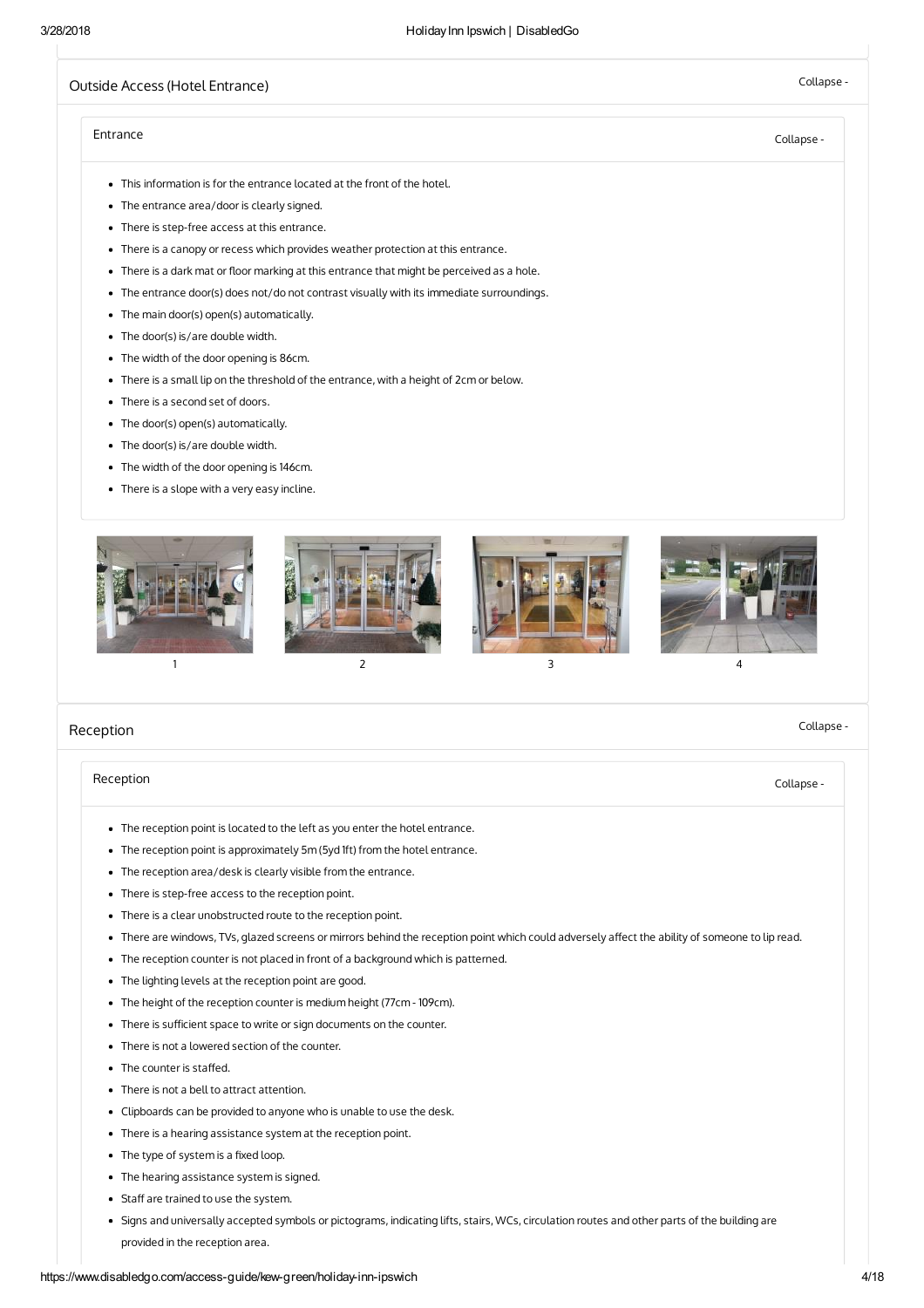• The type of flooring in the reception area is wood.

[Reception](#page-4-1) Waiting Area **Collapse** - Collapse - Collapse - Collapse - Collapse - Collapse -

- <span id="page-4-1"></span>There is a waiting area close to the reception point.
- Access to the waiting area is unobstructed.
- The seats do not have armrests.
- There is sufficient space for a wheelchair user to use the waiting area.



#### <span id="page-4-0"></span>Getting [Around](#page-4-0)

### [Access](#page-4-2) **Collapse - Collapse - Collapse - Collapse** - Collapse - Collapse - Collapse - Collapse - Collapse - Collapse -

- <span id="page-4-2"></span>There is step-free access throughout the building via lift(s).
- There is/are 3 clearly marked step(s), with handrails on both sides, for access to Millers Bar and the Junction Restaurant.
- The height of the step(s) is/are not between the recommended 15cm and 18cm.
- The going of the step(s) is/are between the recommended 30cm and 45cm.
- There is a platform lift which overcomes the steps.
- The steps are shown in photographs 3, 4 and 5.
- There is/are 5 clearly marked step(s), with handrails on both sides, for access to Rooms 106-116 , 126-171, the Cardinal Suite and Syndicate Rooms.
- The height of the step(s) is/are between the recommended 15cm and 18cm.
- The going of the step(s) is/are between the recommended 30cm and 45cm.
- There is a platform lift which overcomes the steps.
- The steps are shown in photographs 6, 7 and 8.
- There is a steep ramp, with handrails on both sides, for access to the leisure facilities.
- The width of the ramp/slope is 137cm (4ft 6in).
- The ramp is shown in photographs 9 and 10.

### [Circulation](#page-4-3) Collapse -

Collapse -

- <span id="page-4-3"></span>There are doors in corridors/walkways which have to be opened manually.
- The type of flooring in corridors/walkways is carpet and laminate.
- . There is some flooring in corridors/walkways which includes patterns or colours which could be confusing or look like steps or holes to some people.
- . There is some flooring in corridors/walkways which is shiny and could cause issues with glare or look slippery to some people.
- There is good colour contrast between the walls and floor in all corridors/walkways.
- The lighting levels are varied.
- Access to other floors/levels is via stairs.

# [Signage](#page-4-4) Collapse -

- <span id="page-4-4"></span>• Wayfinding signage is provided.
- The colour, design and typeface of signs is consistent throughout the building.
- Dementia friendly signage is not provided.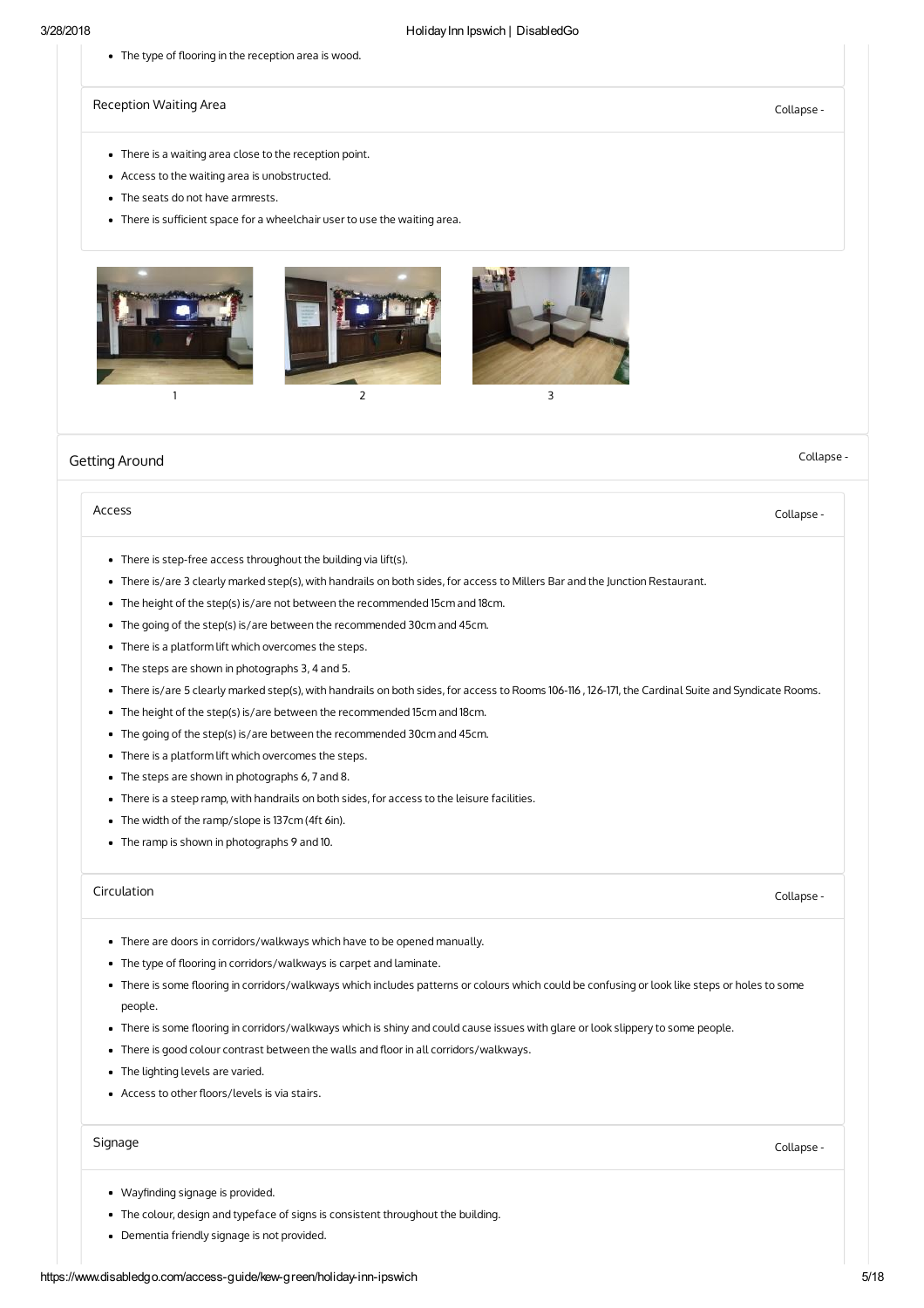# Safe [Place\(s\)](#page-5-1) Collapse -

<span id="page-5-1"></span>There is not a designated place of safety which can be used by people with dementia, autism or learning disabilities.

# Audio [Collapse](#page-5-2) -

- <span id="page-5-2"></span>This venue does play background music in public areas.
- Music is played in the reception foyer and restaurant/bars.



# <span id="page-5-0"></span>Lift (Platform Lift to Millers Bar and the Junction [Restaurant\)](#page-5-0) Collapse -

- There is a lift for public use.
- The lift is located in the reception lobby, to the right as you enter the hotel entrance.
- The lift is clearly visible from the entrance.
- The lift is approximately 4m (4yd 1ft) from the hotel entrance.
- The lift is a platform lift.
- A member of staff does not need to be notified for use of the lift.
- The platform lift accesses a small level change.
- Clear signs indicating the facilities on each floor are not provided on lift lobby landings.
- There is a clear level manoeuvring space of 150cm × 150cm in front of the lift.
- The external controls for the lift are within 90cm 110cm from the floor.
- The colour contrast between the external lift controls and the control plate is good.
- The colour contrast between the external lift control plate and the wall is poor.
- The clear door width is 90cm (2ft 11in).
- The dimensions of the lift are 80cm x 140cm (2ft 7in x 4ft 7in).
- There are separate entry and exit doors in the lift.
- There is not a mirror to aid reversing out of the lift.
- There is not a list of floor services available within the lift.
- $\bullet$  The lift does not have a visual floor indicator.
- The lift does not have an audible announcer.  $\bullet$
- The controls for the lift are within 90cm 120cm from the floor.

#### https://www.disabledgo.com/access-guide/kew-green/holiday-inn-ipswich 6/18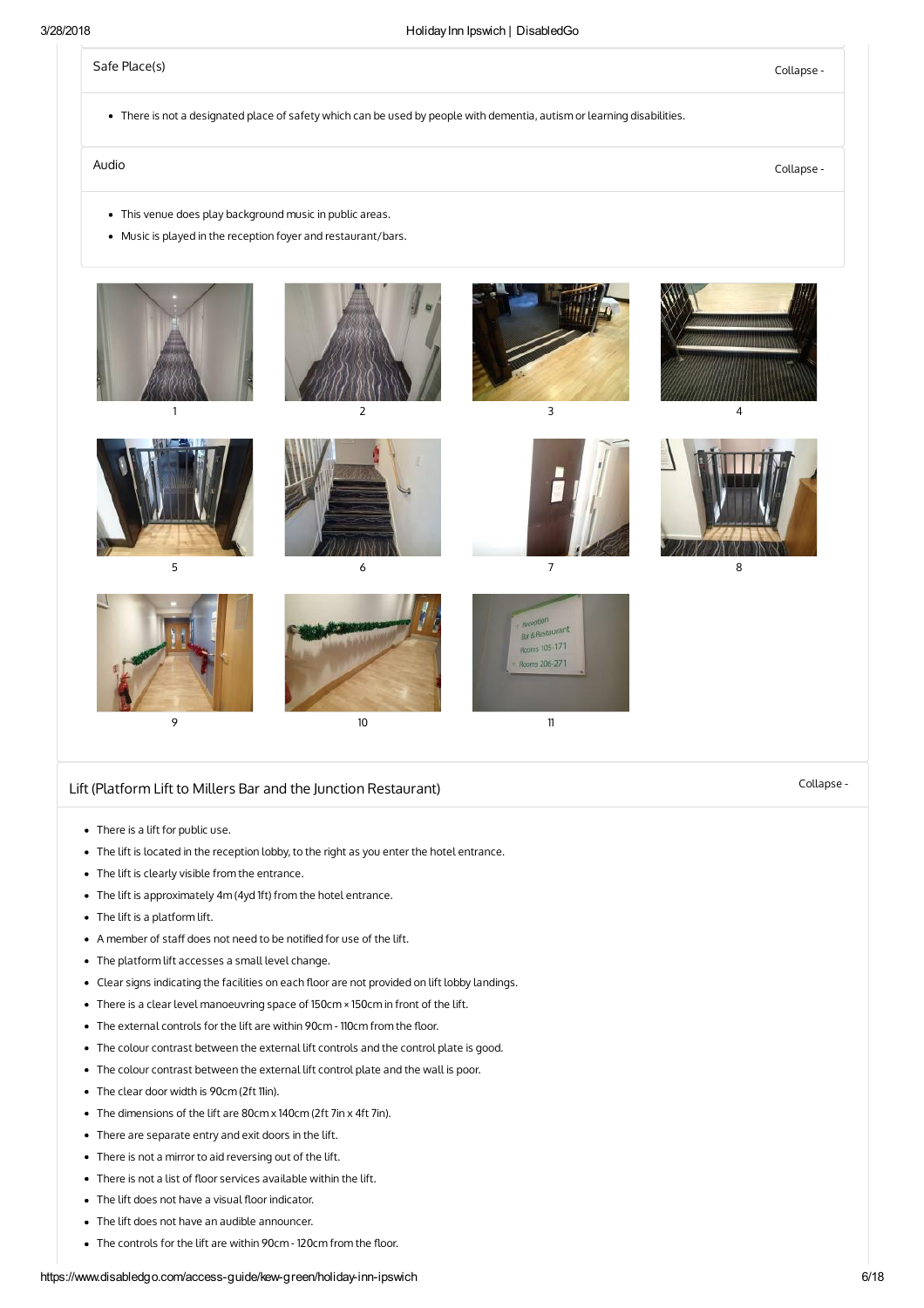- 3/28/2018 HolidayInn Ipswich | DisabledGo
	- There is not a hearing loop system.
	- The lift does not have Braille markings.
	- The lift does not have tactile markings.
	- The lighting levels in the lift are good.



# Eating and [Drinking](#page-6-0) (Millers Bar) Collapse -

- 
- <span id="page-6-0"></span>The following information is for the bar.
- The bar is located on the ground floor, to the right of reception as you enter the hotel.
- There is step-free access, via lift, to the bar.
- Full table service is not available.
- Food and/or drinks can be ordered from the service counter.
- The height of the service counter is high (110cm+).
- There is not a lowered section of the counter.
- There is not a hearing assistance system.
- There is step-free access within the bar.
- There is ample room for a wheelchair user to manoeuvre.
- This area does play background music.
- $\bullet$  The type of flooring in this area is carpet.
- $\bullet$  No tables are permanently fixed.
- $\bullet$  No chairs are permanently fixed.
- Some chairs have armrests on both sides.
- The nearest table is approximately 2m from the entrance/opening.
- The nearest table is approximately 3m from the till/counter.
- The distance between the floor and the lowest table is 36cm.
- The distance between the floor and the highest table is 65cm.
- Plastic/takeaway cups are available.
- Plastic/takeaway cutlery is not available.
- Drinking straws are available.
- Children are welcomed in the bar area.
- There are hand held menus available.
- Menus are not available in Braille.
- Menus are not available in large print.
- Picture menus are not available.
- Menus are clearly written.
- Menus are presented in contrasting colours.
- The type of food served here is a modern bar menu.
- The lighting levels are varied.





1 and  $\overline{2}$  3 3 4

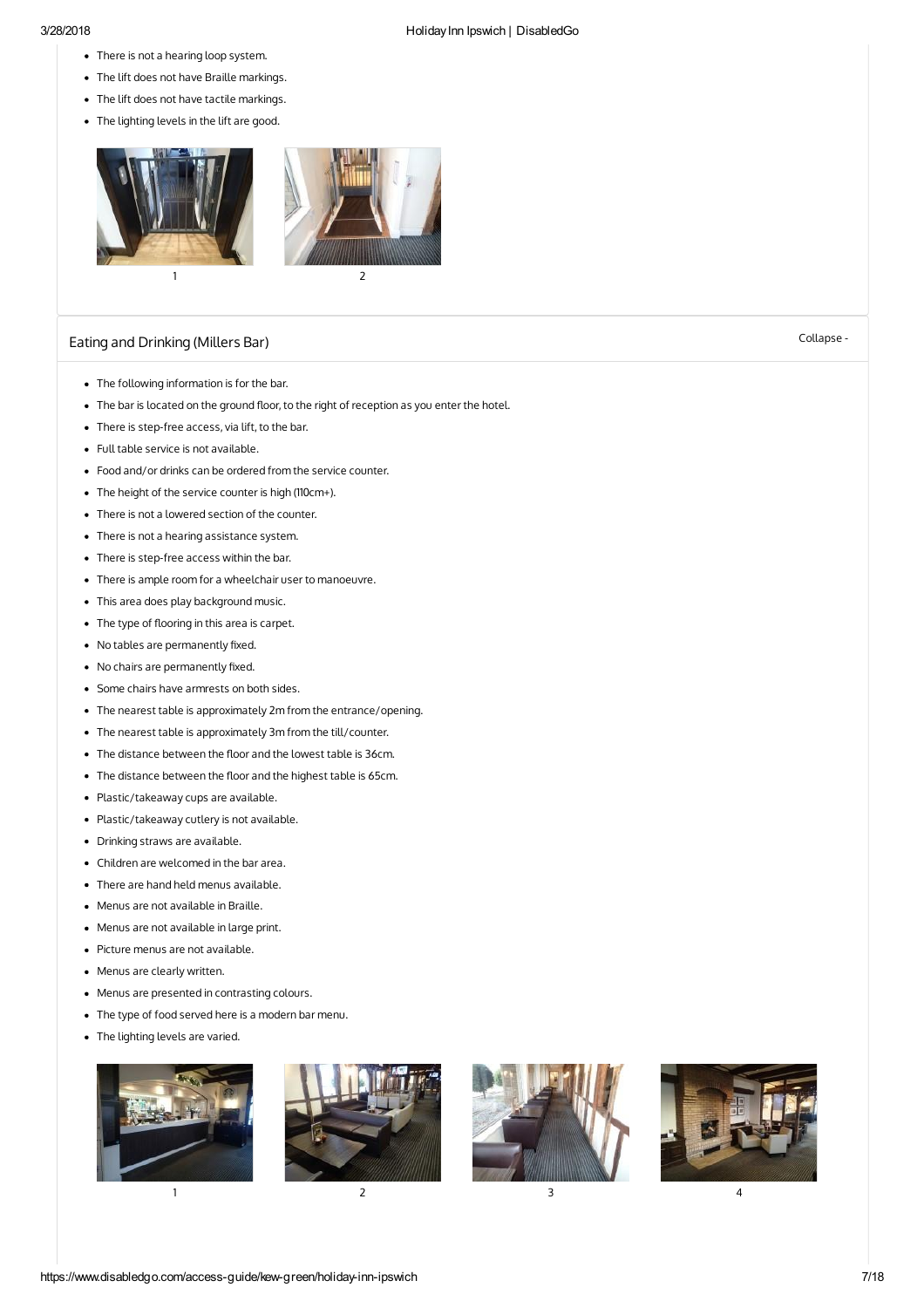

# Eating and Drinking (Junction [Restaurant\)](#page-7-0) Collapse -

- <span id="page-7-0"></span>The following information is for the restaurant.
- The restaurant is located on the ground floor, to the right of reception as you enter the hotel.
- There is step-free access, via lift, to the restaurant.
- Full table service is available.
- There is not a hearing assistance system.
- There is step-free access within the restaurant.
- There is ample room for a wheelchair user to manoeuvre.
- This area does play background music.
- The type of flooring in this area is carpet and tiles.
- $\bullet$  No tables are permanently fixed.
- $\bullet$  No chairs are permanently fixed.
- Some chairs have armrests on both sides.
- The nearest table is approximately 6m from the entrance/opening.
- The nearest table is approximately 3m from the till/counter.
- The standard height for tables is 70cm.
- Plastic/takeaway cups are not available.
- Plastic/takeaway cutlery is not available.
- Drinking straws are available.
- There are hand held menus available.
- Menus are not available in Braille.
- Menus are not available in large print.
- Picture menus are not available.
- Menus are clearly written.
- Menus are presented in contrasting colours.
- The type of food served here is Fine Dining.
- The lighting levels are varied.

### [Comments](#page-7-1) Collapse -

<span id="page-7-1"></span>Breakfast is served in the restaurant and is on a self-service basis.















https://www.disabledgo.com/access-guide/kew-green/holiday-inn-ipswich 8/18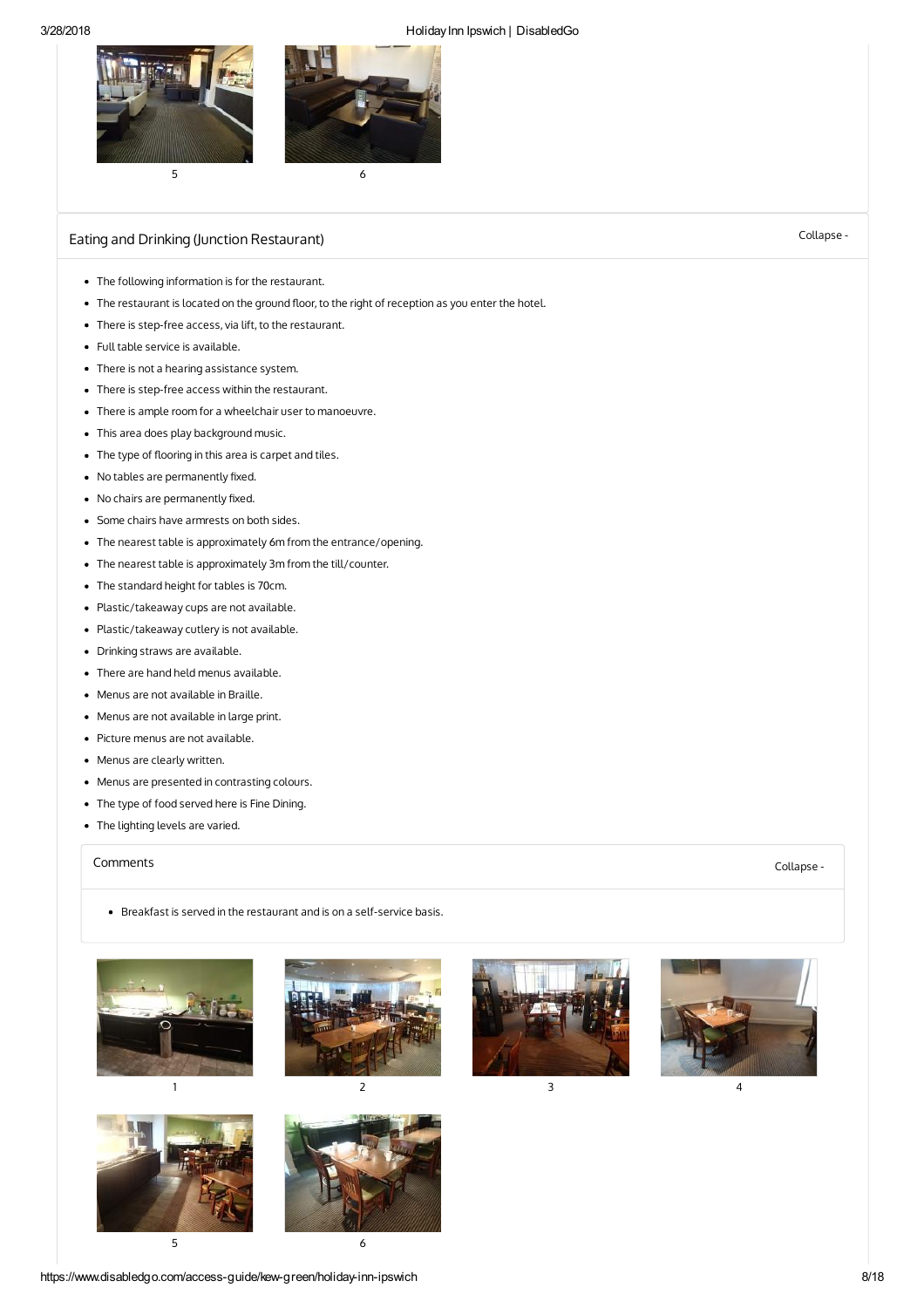# Lift (Platform Lift to Rooms 106-116 and 126-171, The Cardinal Suite and the [Syndicate](#page-8-0) Rooms) Collapse -

- <span id="page-8-0"></span>There is a lift for public use.
- The lift is located in the connecting corridor to the left of reception.
- Signs indicating the location of the lift are not available from the entrance.
- The lift is approximately 34m (37yd 7in) from the hotel entrance.
- The lift is a platform lift.
- A member of staff does not need to be notified for use of the lift.
- The platform lift accesses a small level change.
- There are manual, heavy, single doors to access the lift lobby on the ground floor.
- There is a single heavy door to access the lift.The width of the door opening is 87cm.
- Clear signs indicating the facilities on each floor are not provided on lift lobby landings.
- There is a clear level manoeuvring space of 150cm × 150cm in front of the lift.
- Lift doors do contrast visually with lift lobby walls.
- The external controls for the lift are within 90cm 110cm from the floor.
- The colour contrast between the external lift controls and the control plate is poor.
- The colour contrast between the external lift control plate and the wall is poor.
- The clear door width is 87cm (2ft 10in).
- The dimensions of the lift are 86cm x 140cm (2ft 10in x 4ft 7in).
- There are separate entry and exit doors in the lift.
- There is not a mirror to aid reversing out of the lift.
- There is not a list of floor services available within the lift.
- The lift does not have a visual floor indicator.
- The lift does not have an audible announcer.
- The controls for the lift are within 90cm 120cm from the floor.
- There is not a hearing loop system.
- The lift does not have Braille markings.
- The lift does not have tactile markings.
- The lighting levels in the lift are good.
- There is a/are similar lift(s) available.



# <span id="page-8-1"></span>[Conference](#page-8-1) / Meeting Facilities (Cardinal Suite) Collapse - Collapse - Collapse -

- Conference/meeting facilities are available.
- The conference/meeting facilities are located on the ground floor, to the right of the hotel entrance.
- There is step-free access to the conference/meeting facilities, via lift.
- The door opening width(s) is/are 75cm+ for the room(s).
- There is not a hearing assistance system for the room(s).
- There is a/are chair(s) with armrests on both sides within the room(s).
- There is sufficient space for a wheelchair user to manoeuvre within the room(s).
- The lighting levels in the room(s) are good.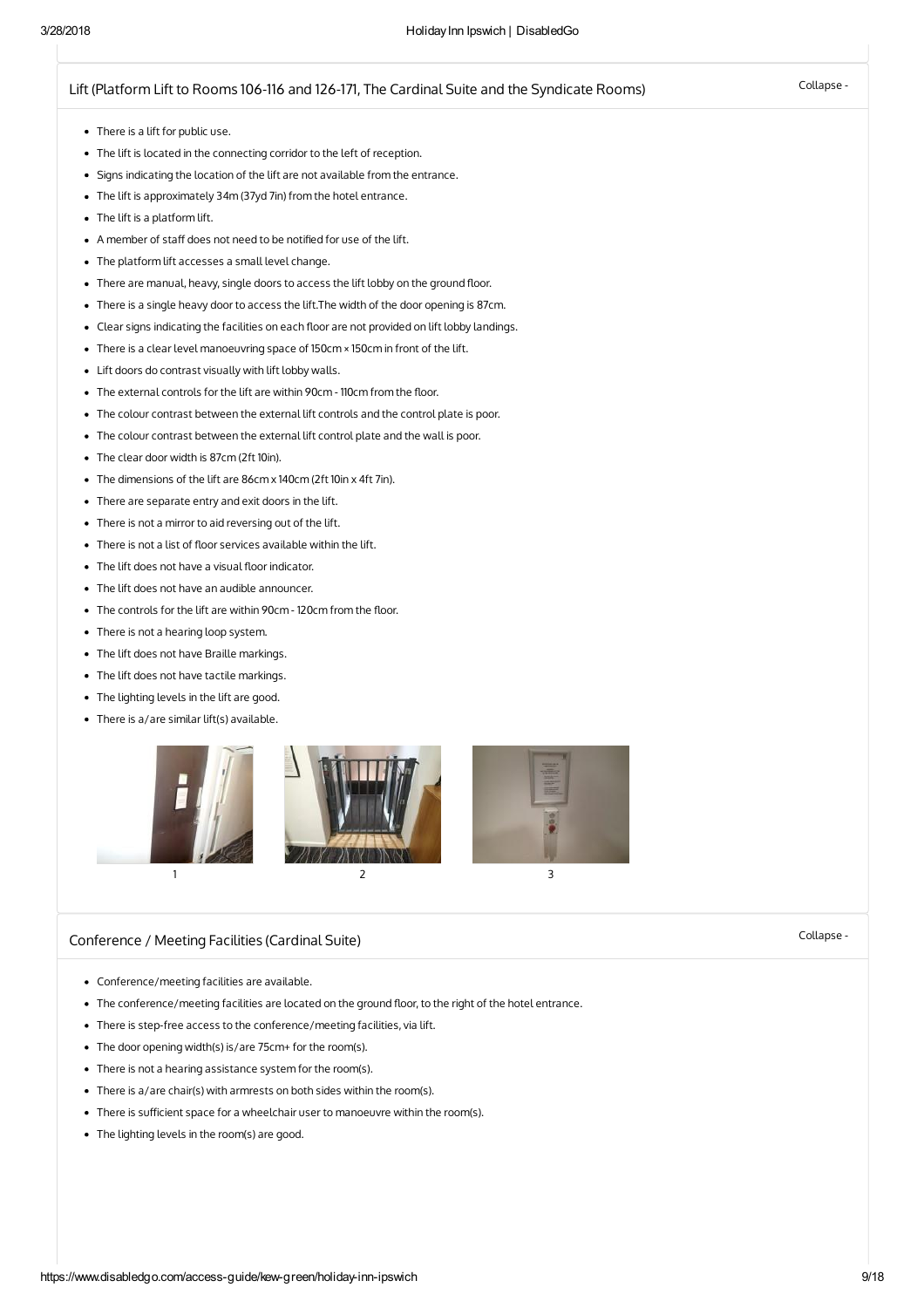

# <span id="page-9-0"></span>[Conference](#page-9-0) / Meeting Facilities (Wolsey Suite) Collapse - Collapse - Collapse -

- Conference/meeting facilities are available.
- The conference/meeting facilities are located on the ground floor, to the right as you enter the hotel entrance.
- There is step-free access to the conference/meeting facilities, via lift.
- The door opening width(s) is/are 75cm+ for the room(s).
- There is a hearing assistance system for the room(s).
- There is a/are chair(s) with armrests on both sides within the room(s).
- There is sufficient space for a wheelchair user to manoeuvre within the room(s).
- The lighting levels in the room(s) are adjustable.



# <span id="page-9-1"></span>[Accessible](#page-9-1) Room(s) (Rooms 105, 131 and 135) Collapse -

# Accessible Room [Information](#page-9-2) **Collapse** - Accessible Room Information **Collapse** - Collapse -

- <span id="page-9-2"></span>The details in this section relates to the accessible room(s) with a lowered bath.
- This type of accessible room is located on the ground floor.
- There is step-free access to this type of accessible room.
- Accessible rooms of this type have specifications that may vary.
- The ensuite transfer space for the accessible rooms varies from left to right.
- Guests do not need to open a door between the entrance and the room(s).
- The narrowest width of the corridor leading to the room surveyed was 130cm.

# [Bedroom](#page-9-3) Features Collapse -

- <span id="page-9-3"></span>• The accessible room surveyed is located on the ground floor, in the corridor to the left of reception.
- The accessible room surveyed at the time of the visit was Room 105.
- There is step-free access to the accessible room surveyed.
- There is numbered signage on or near the accessible room door.
- The door is manual with a key card lock.
- The fob/card reader height is 119cm.
- The width of the door is 85cm (2ft 9in).
- There are lowered spy holes available.
- The bed type is double.
- The bed height is not adjustable.
- The height of the bed is 60cm (1ft 12in).
- $\bullet$  The measurement between the bed base and floor is 13cm (5in).
- The bed is not moveable.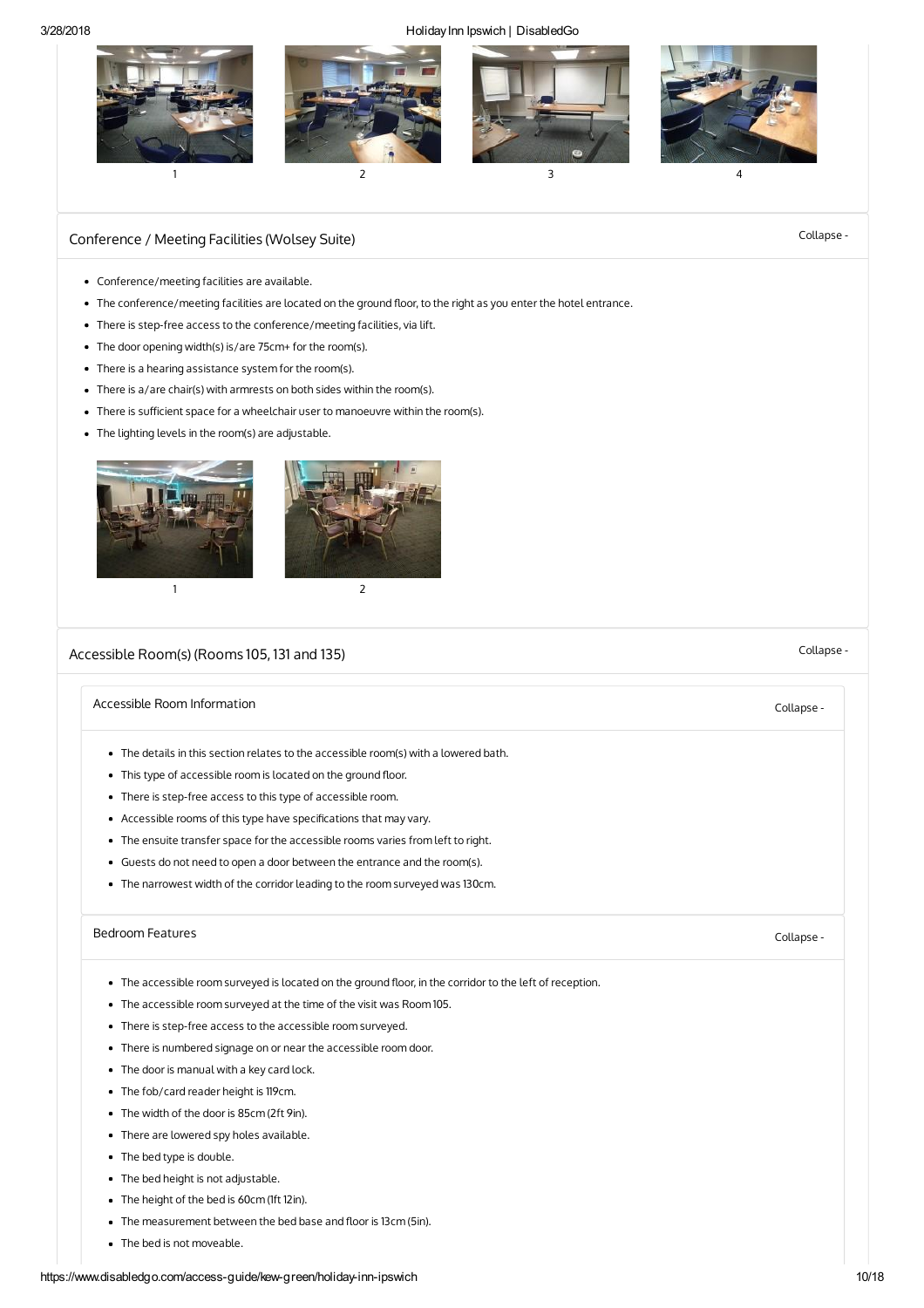- The room does have an unobstructed minimum turning space of 150cm x 150cm next to the bed.
- The height of the desk is 76cm.
- The desk is not height adjustable.
- The desk knee recess has the recommended dimensions of 70cm (height) x 50cm (depth).
- The room surveyed had a height adjustable chair with armrests and an armchair.
- Wardrobes have been adapted to allow use from a seated position.
- Light switches are between 75cm and 120cm (4ft) from floor level.
- Electric sockets are between 40cm and 100cm (4ft) from floor level.
- The window control type(s) for the room is a/are standard lever(s).
- There is an emergency alarm in the room.
- $\bullet$  The emergency pull cord alarm is out of reach (higher than 10cm (4") from floor).
- $\bullet$  There is a flashing fire alarm beacon within the room.
- The type of flooring is carpet.

### Ensuite [Facilities](#page-10-0) Collapse -

- <span id="page-10-0"></span>• The ensuite door opens outwards.
- The door weight is heavy.
- The door is locked by a twist lock.
- The width of the door to the ensuite is 85cm (2ft 9in).
- The dimensions of the ensuite are 224cm x 195cm (7ft 4in x 6ft 5in).
- The ensuite does not have an unobstructed minimum turning space of 150cm x 150cm in front of the toilet seat.
- The ensuite has not got a non-slip floor.
- There is an emergency alarm within the ensuite.
- The emergency pull cord alarm is out of reach (higher than 10cm (4") from floor).
- $\bullet$  There is not a flashing fire alarm beacon within the ensuite.
- Disposal facilities are available.
- There is a/are pedal waste paper bin disposal units.
- There is a mirror.
- The mirror is not placed at a lower level or at an angle for ease of use.
- There is a shelf immediately next to or behind the toilet.
- The shelf is between 90cm and 100cm.
- There is a wash basin.
- The wash basin can be reached from seated on the toilet.
- The wash basin is placed higher than 74cm (2ft 5in).
- The height of the wash basin is 79cm.
- There is a vertical wall-mounted grab rail on the left hand side of the wash basin.
- The tap type is lever.
- There is a mixer tap.
- There is not a soap dispenser.

### Toilet [Details](#page-10-1) Collapse -

- <span id="page-10-1"></span>• The height of the toilet seat above floor level is 51cm (1ft 8in).
- The toilet has a lid.
- There is a lateral transfer space.
- As you face the toilet pan the transfer space is on the right.
- The lateral transfer space is 112cm (3ft 8in).
- There is a flush, however it is not on the transfer side.
- There is not a spatula type lever flush.
- There is a dropdown rail on the transfer side.
- There is a/are wall-mounted grab rail(s) available.
- As you face the toilet, the wall mounted grab rails are on both sides.
- There is a vertical wall-mounted grab rail on the transfer side.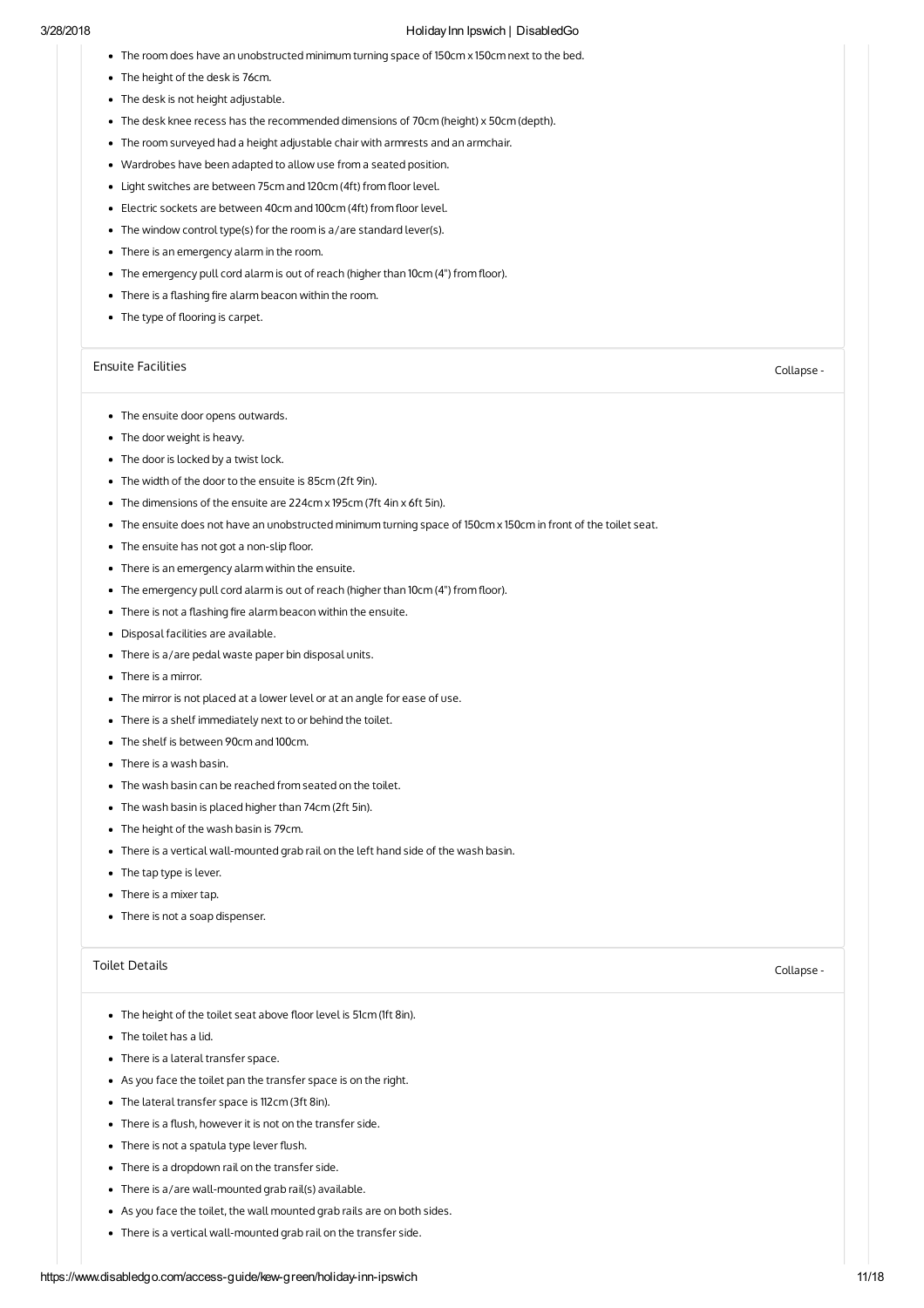- There is a horizontal wall-mounted grab rail on the opposite side of the seat to the transfer space.
- There is a toilet roll holder.
- The toilet roll holder can be reached from seated on the toilet.
- The toilet roll holder is not placed higher than 100cm (3ft 3in).
- The height of the toilet roll holder is 80cm (2ft 7in).

### Bath [Details](#page-11-1) Collapse -

- <span id="page-11-1"></span>The ensuite has a lowered bath.
- The height of the side of the bath from floor level is 43cm (1ft 5in).
- The tap type is lever.
- There is a mixer tap.
- There is a shower over the bath.
- The shower head is height adjustable.
- The shower control type is lever.
- There is a/are wall-mounted grab rail(s) available for the bath.

# Colour [Contrast](#page-11-2) and Lighting Collapse - Collapse - Collapse - Collapse - Collapse -

- <span id="page-11-2"></span>The colour contrast between the external hotel room door and wall is poor.
- The colour contrast between the internal hotel room door and wall is poor.
- The colour contrast between the hotel room walls and floor is good.
- The colour contrast between the external ensuite door and wall is poor.
- The colour contrast between the internal ensuite door and wall is poor.
- The colour contrast between the ensuite walls and floor is poor.
- The colour contrast between the drop down rail(s) and wall is good.
- The colour contrast between the wall-mounted grab rail(s) and wall is good.
- The toilet seat colour contrast is poor.
- The lighting levels in the room are adjustable.
- The lighting levels in the ensuite are good.















 $5$  6

# <span id="page-11-0"></span>[Standard](#page-11-0) Room(s) (Room 149) Collapse - Collapse - Collapse - Collapse - Collapse -

### [Bedroom](#page-11-3) Features Collapse -

- <span id="page-11-3"></span>• The room surveyed is located on the ground floor, in the corridor to the left as you exit the platform lift.
- The room surveyed at the time of the visit was Room 149.
- There is step-free access to the room surveyed, via lift.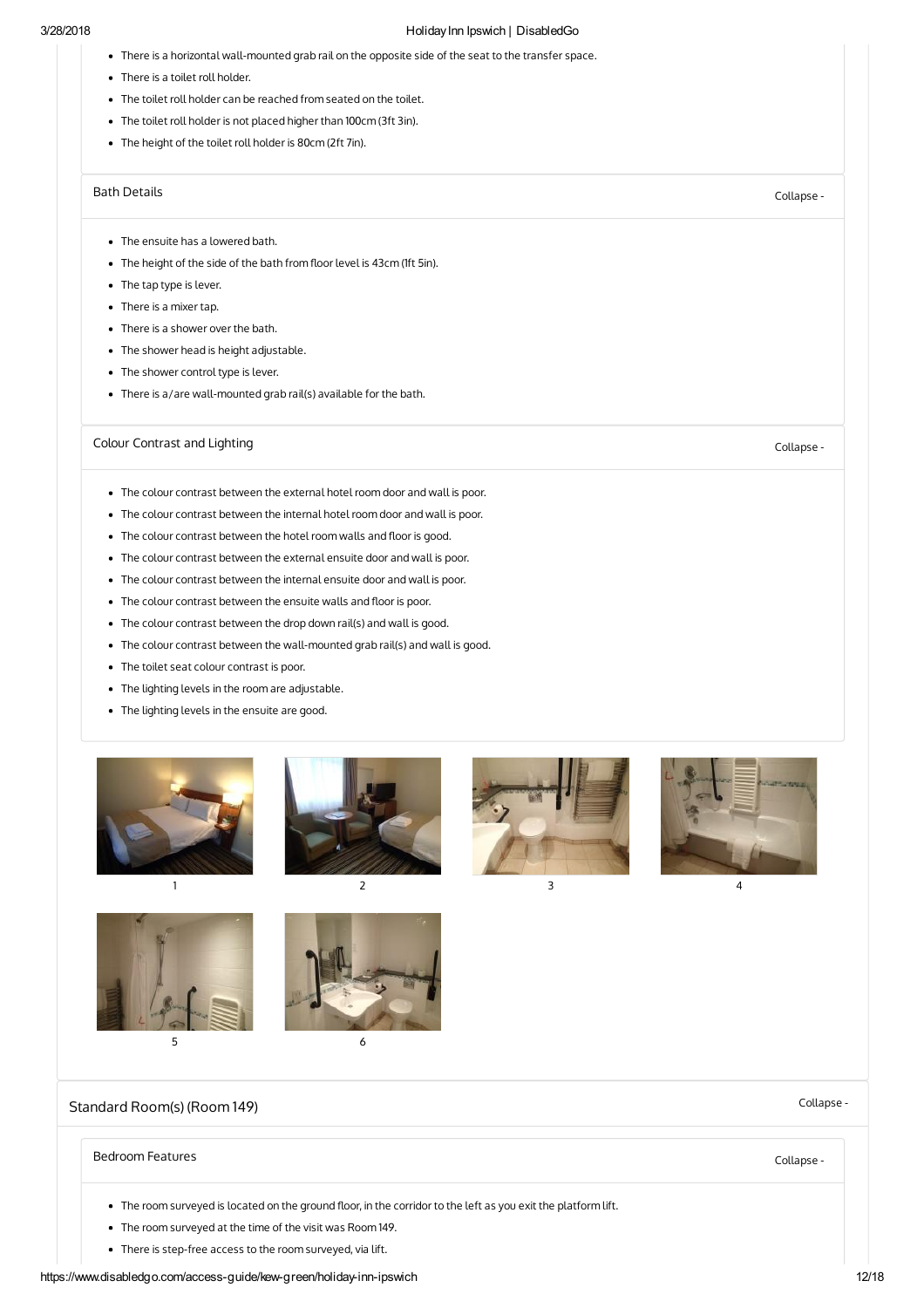- There is numbered signage on or near the room door.
- The width of the door is 69cm (2ft 3in).
- The bed type is double.
- The height of the bed is 60cm (1ft 12in).
- The measurement between the bed base and floor is 13cm (5in).
- Light switches are not within 120cm (3ft 11in) from floor level.
- There is not an emergency alarm in the room.
- $\bullet$  There is not a flashing fire alarm beacon within the room.
- The type of facilities within the ensuite include; a toilet, a wash basin and a bath.
- The ensuite door opens inwards.
- The width of the door to the ensuite is 70cm (2ft 4in).
- There is not an emergency alarm within the ensuite.
- $\bullet$  There is not a flashing fire alarm beacon within the ensuite.
- The tap type is lever.
- There is a mixer tap.
- Wall-mounted grab rails are available for the bath.

# Colour [Contrast](#page-12-1) and Lighting Collapse - Collapse - Collapse - Collapse - Collapse -

- <span id="page-12-1"></span>The colour contrast between the external hotel room door and wall is poor.
- The colour contrast between the internal hotel room door and wall is good.
- The colour contrast between the hotel room walls and floor is good.
- The colour contrast between the external ensuite door and wall is good.
- The colour contrast between the internal ensuite door and wall is poor.
- $\bullet$  The colour contrast between the walls and floor in the ensuite is fair.
- The colour contrast between the grab rails and wall is good.
- The lighting levels in the room are adjustable.
- The lighting levels in the ensuite are good.













<span id="page-12-0"></span>Standard Room(s) [\(Executive](#page-12-0) Room 109) Collapse -

# [Bedroom](#page-12-2) Features Collapse -

- <span id="page-12-2"></span>• The room surveyed is located on the ground floor, in the corridor to the right as you exit the platform lift.
- The room surveyed at the time of the visit was Room 109.
- There is step-free access to the room surveyed, via lift.
- There is numbered signage on or near the room door.
- The width of the door is 69cm (2ft 3in).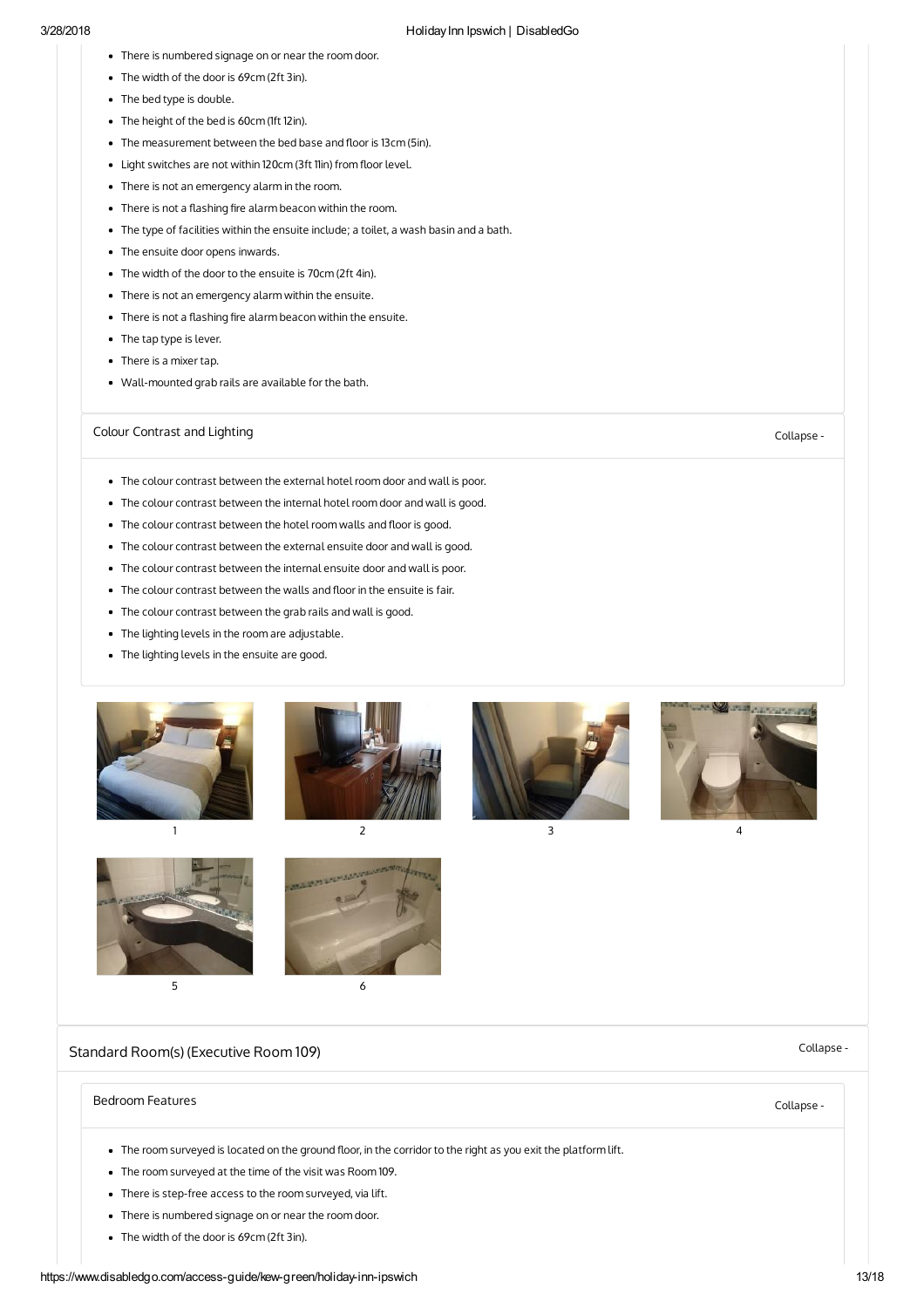- The bed type is double.
- The height of the bed is 67cm (2ft 2in).
- The measurement between the bed base and floor is 20cm (8in).
- Light switches are not within 120cm (3ft 11in) from floor level.
- There is not an emergency alarm in the room.
- There is not a flashing fire alarm beacon within the room.
- The type of facilities within the ensuite include; a toilet, a wash basin and a shower.
- The ensuite door opens inwards.
- The width of the door to the ensuite is 70cm (2ft 4in).
- There is not an emergency alarm within the ensuite.
- $\bullet$  There is not a flashing fire alarm beacon within the ensuite.
- The tap type is lever.
- There is a mixer tap.

# Colour [Contrast](#page-13-1) and Lighting Collapse - Collapse - Collapse - Collapse - Collapse -

- <span id="page-13-1"></span>The colour contrast between the external hotel room door and wall is poor.
- The colour contrast between the internal hotel room door and wall is fair.
- The colour contrast between the hotel room walls and floor is good.
- The colour contrast between the external ensuite door and wall is good.
- The colour contrast between the internal ensuite door and wall is poor.
- The colour contrast between the walls and floor in the ensuite is poor.
- The lighting levels in the room are adjustable.
- The lighting levels in the ensuite are good.

# [Comments](#page-13-2) Collapse -

<span id="page-13-2"></span>• There is a deep step to access the shower.















<span id="page-13-0"></span>Other [Floors](#page-13-0) Collapse -

### Stairs [Collapse](#page-13-3) -

- <span id="page-13-3"></span>• Stairs can be used to access other floors.
- The stairs are for public use.
- The stairs are located in the corridor to the left of reception.
- The stairs are approximately 46m from the hotel entrance.
- Signs indicating the location of the stairs are not available from the entrance.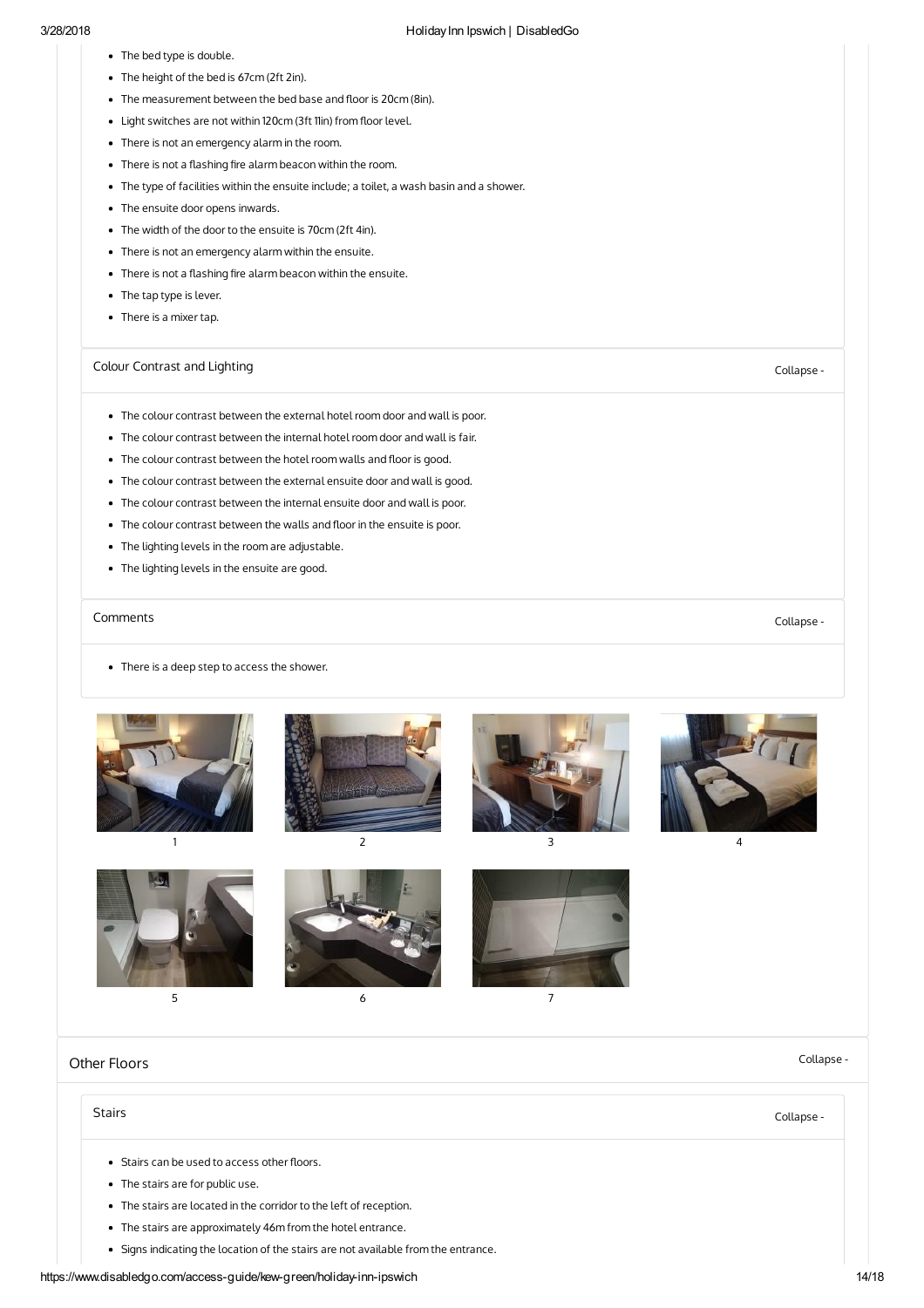- There are manual, heavy, double doors to enter and exit the stairwell on all floors.
- The floors which are accessible by stairs are G and 1.
- There are 15+ steps between floors.
- The height of the step(s) is/are between the recommended 15cm and 18cm.
- The going of the step(s) is/are between the recommended 30cm and 45cm.
- The steps are clearly marked.
- There is a/are handrail(s) at the step(s).
- The steps have a handrail on both sides.
- Handrails are at the recommended height (90cm-100cm).
- Handrails do cover the flight of stairs throughout its length.
- Handrails are easy to grip.
- Handrails do not extend horizontally beyond the first and last steps.
- There is a landing.
- Clear signs indicating the facilities on each floor are not provided on landings.
- The lighting levels at the steps are good.







[Accessible](#page-14-0) Toilet(s) (Female) Collapse -

<span id="page-14-0"></span>There is an/are accessible toilet(s) for public use.

### [Location](#page-14-1) and Access Collapse -

- <span id="page-14-1"></span>The accessible toilet surveyed is not for the sole use of disabled people.
- . This accessible toilet is located on the ground floor, in the standard female toilets between the Junction Restaurant and Millers Bar.
- This accessible toilet is approximately 20m (21yd 2ft) from the platform lift.
- There is step-free access to the accessible toilet, via lift.

# Features and [Dimensions](#page-14-2) **Collapse** -

- <span id="page-14-2"></span>This is not a shared toilet.
- Separate female and male accessible toilets are located in the standard toilets.
- A key is not required for the accessible toilet.
- There is tactile and pictorial signage on or near the toilet door.
- The door opens inwards.
- The door is light.
- The door is locked by a sliding bolt.
- The width of the accessible toilet door is 90cm (2ft 11in).
- The dimensions of the accessible toilet are 247cm x 242cm (8ft 1in x 7ft 11in).
- The accessible toilet does have an unobstructed minimum turning space of 150cm x 150cm.
- $\bullet$  The toilet has not got a non-slip floor.
- There is a lateral transfer space.
- As you face the toilet pan the transfer space is on the right.
- The lateral transfer space is 177cm (5ft 10in).
- $\bullet$  There is a flush on the transfer side.
- There is not a spatula type lever flush.
- There is a dropdown rail on the transfer side.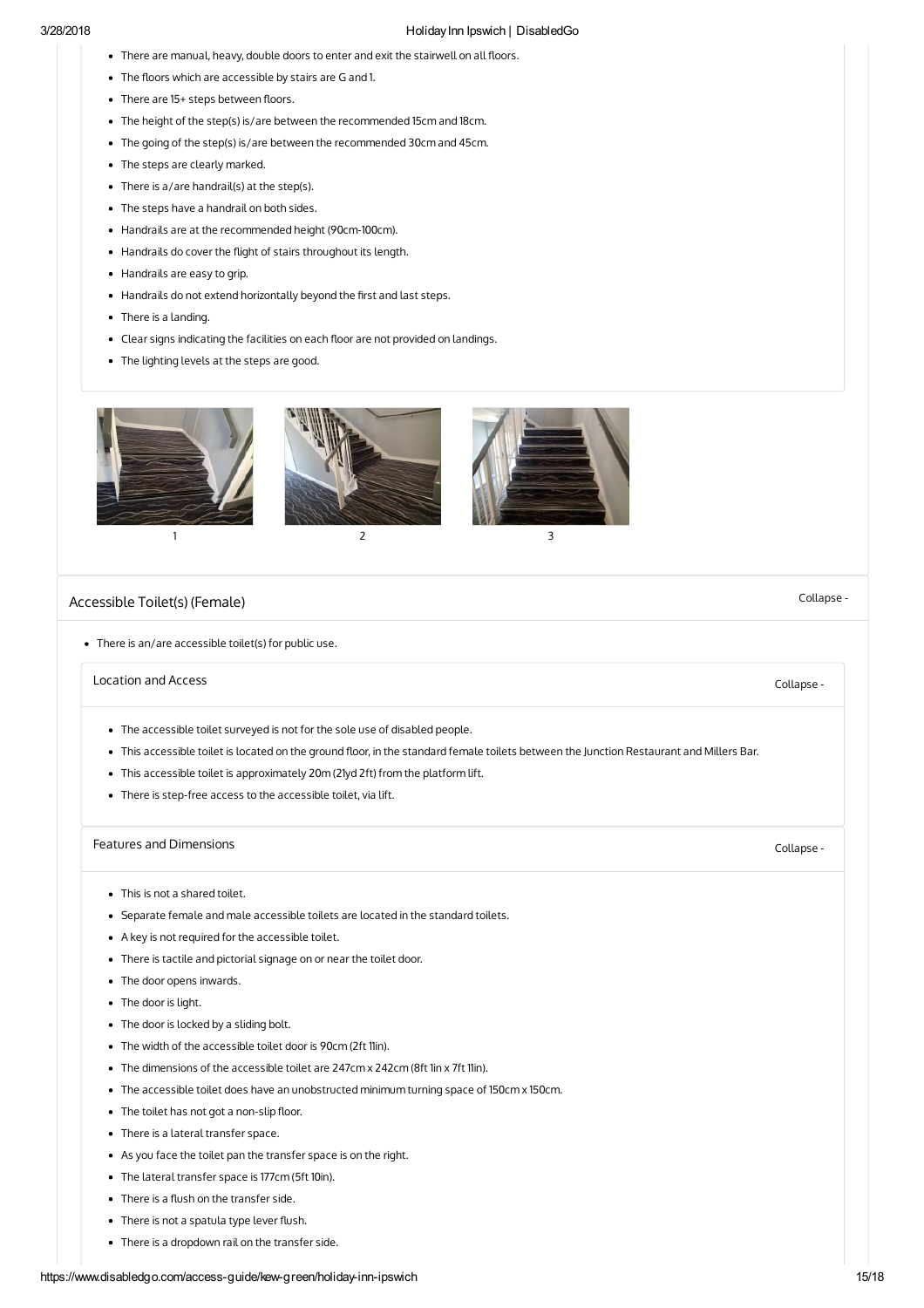- There is an emergency alarm.
- The emergency pull cord alarm is fully functional.
- $\bullet$  There is not a flashing fire alarm beacon within the toilet.
- Disposal facilities are available in the toilet.
- There is a/are female sanitary and non-infectious waste disposal units.
- There is a/are coat hook(s).
- The height of the coat hook is 117cm from the floor.

# Position of [Fixtures](#page-15-0) Collapse -

- <span id="page-15-0"></span>There is a/are wall-mounted grab rail(s) available.
- As you face the toilet the wall-mounted grab rail(s) is/are on both sides.
- There is a vertical wall-mounted grab rail on the transfer side.
- There is a horizontal wall-mounted grab rail on the opposite side of the seat to the transfer space.
- There is a mirror.
- The mirror is placed at a lower level or at an angle for ease of use.
- There is not a shelf next to the toilet.
- The toilet has a backrest.
- The height of the toilet seat above floor level is 47cm (1ft 7in).
- There is a toilet roll holder.
- The toilet roll holder can be reached from seated on the toilet.
- The toilet roll holder is not placed higher than 100cm (3ft 3in).
- There is a wash basin.
- The wash basin can be reached from seated on the toilet.
- The wash basin is not placed higher than 74cm (2ft 5in).
- There are vertical wall-mounted grab rails on both sides of the wash basin.
- The wash basin tap type is lever.
- There is a mixer tap.
- There is a soap dispenser.
- The soap dispenser cannot be reached from seated on the toilet.
- The height of the soap dispenser is 87cm.
- There is not a towel dispenser.
- There is a hand dryer.
- The hand dryer cannot be reached from seated on the toilet.
- The hand dryer is not placed higher than 100cm (3ft 3in).

# Colour [Contrast](#page-15-1) and Lighting Collapse - Collapse - Collapse - Collapse - Collapse -

- <span id="page-15-1"></span>The contrast between the external door and wall is good.
- The contrast between the internal door and wall is good.
- The contrast between the dropdown rail(s) and wall is poor.
- The contrast between the wall-mounted grab rail(s) and wall is poor.
- The toilet seat colour contrast is poor.
- The contrast between the walls and floor is poor.
- The lighting levels are good.

# Baby [Changing](#page-15-2) Facilities **Collapse** - Collapse - Collapse - Collapse - Collapse -

- <span id="page-15-2"></span>Baby changing facilities are located within the accessible toilet.
- The baby change table is not set against the wall, permanently fixed at 75cm from the floor.
- The baby change table is not height adjustable.
- The height of the baby change table once extended is 96cm (3ft 2in).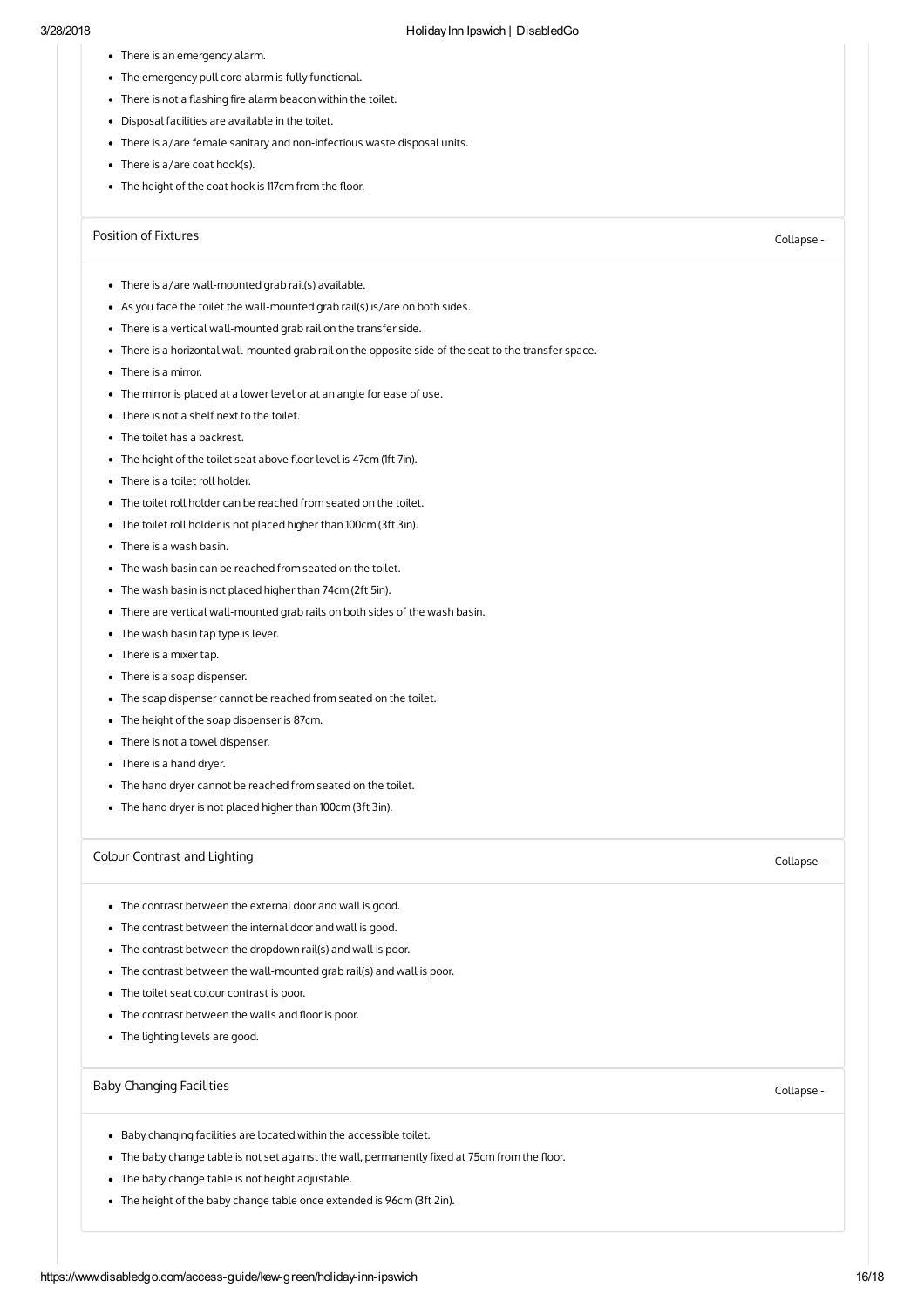

# <span id="page-16-0"></span>[Accessible](#page-16-0) Toilet(s) (Male) Collapse -

#### There is an/are accessible toilet(s) for public use.

# [Location](#page-16-1) and Access Collapse -

- <span id="page-16-1"></span>The accessible toilet surveyed is not for the sole use of disabled people.
- . This accessible toilet is located on the ground floor, in the standard male toilets between the Junction Restaurant and Millers Bar.
- This accessible toilet is approximately 16m (17yd 1ft) from the platform lift.
- There is step-free access to the accessible toilet, via lift.

# Features and [Dimensions](#page-16-2) **Collapse** -

- <span id="page-16-2"></span>This is not a shared toilet.
- Separate female and male accessible toilets are located in the standard toilets.
- A key is not required for the accessible toilet.
- There is tactile and pictorial signage on or near the toilet door.
- The door opens inwards.
- The door is light.
- The door is locked by a sliding bolt.
- The width of the accessible toilet door is 89cm (2ft 11in).
- The dimensions of the accessible toilet are 197cm x 242cm (6ft 6in x 7ft 11in).
- The accessible toilet does not have an unobstructed minimum turning space of 150cm x 150cm.
- The toilet has not got a non-slip floor.
- There is a lateral transfer space.
- As you face the toilet pan the transfer space is on the left.
- The lateral transfer space is 124cm (4ft 1in).
- $\bullet$  There is a flush on the transfer side.
- There is not a spatula type lever flush.
- There is a dropdown rail on the transfer side.
- There is an emergency alarm.
- The emergency pull cord alarm is fully functional.
- $\bullet$  There is not a flashing fire alarm beacon within the toilet.
- Disposal facilities are available in the toilet.
- There is a/are non-infectious waste disposal units.
- There is a/are coat hook(s).
- The height of the coat hook is 117cm from the floor.

### Position of [Fixtures](#page-16-3) Collapse -

- <span id="page-16-3"></span>There is a/are wall-mounted grab rail(s) available.
- As you face the toilet the wall-mounted grab rail(s) is/are on both sides.
- There is a vertical wall-mounted grab rail on the transfer side.
- There is a horizontal wall-mounted grab rail on the opposite side of the seat to the transfer space.
- There is a mirror.
- The mirror is placed at a lower level or at an angle for ease of use.